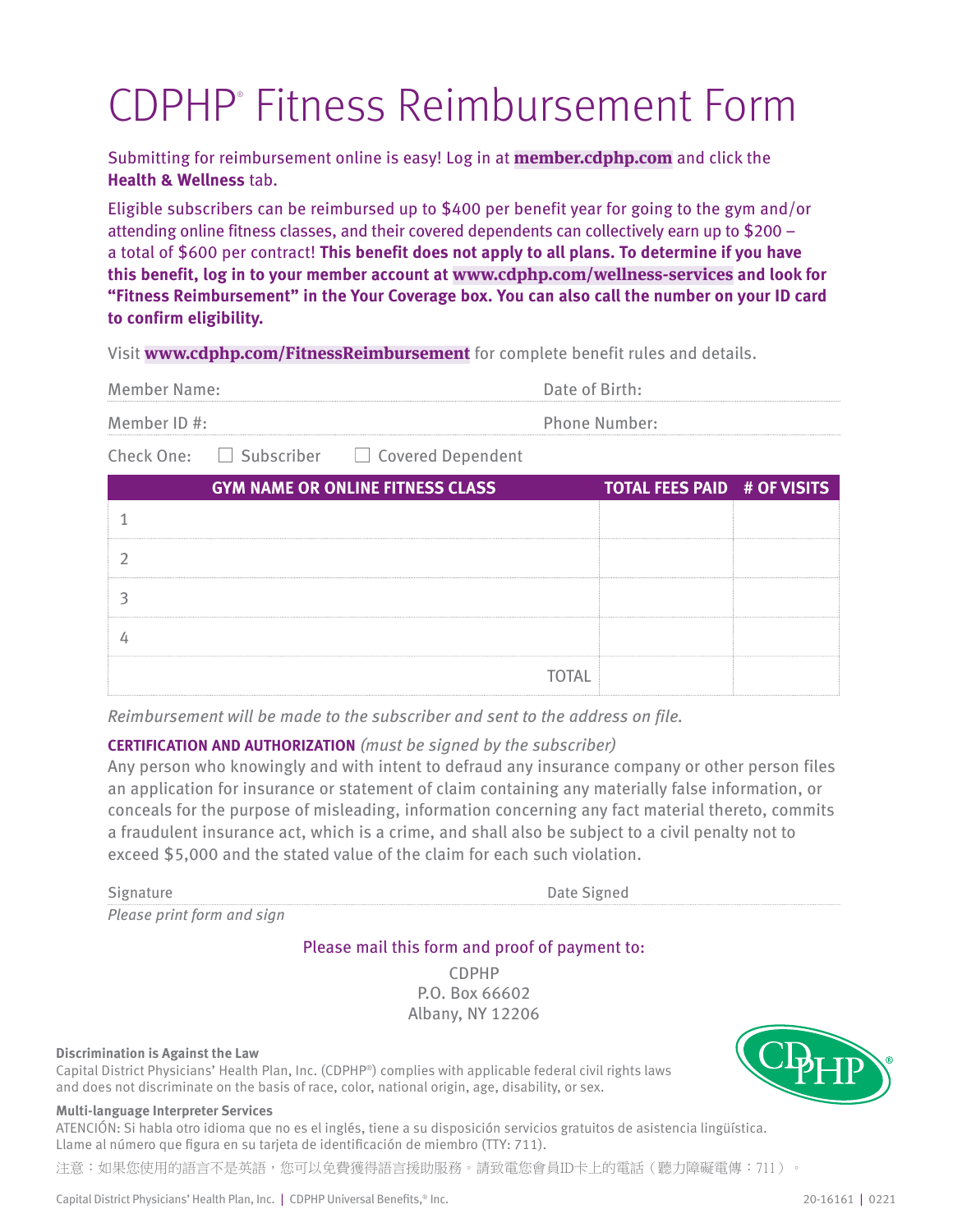# Get Fit, Get Reimbursed



# **FREQUENTLY ASKED QUESTIONS**

**Eligible subscribers can be reimbursed up to \$400 per plan year for going to the gym or attending a digital fitness class, and their covered dependents can collectively can earn up to \$200 – a total of \$600 per contract!** *To determine if you have this benefit, log in to your member account at <www.cdphp.com/wellness-services> and look for "Fitness Reimbursement" in the Your Coverage box. You can also call the number on your ID card to confirm eligibility or determine the start of your plan year.*

## Who is eligible for this benefit?

- $\blacktriangleright$  Subscribers and covered dependents of fully insured Commercial plans.
- $\blacktriangleright$  Eligibility varies for members of self-insured plans.

Still not sure if you're eligible? Call CDPHP at the number on your ID card.

## I do have this benefit. Now, how do I qualify and submit for reimbursement?

- Visit the gym or attend a digital fitness class at least 50 times to qualify for reimbursement of up to \$200 for subscriber, or up to \$100 collectively for covered dependents. **New for 2021 – subscriber and any covered dependent are eligible. For 2020 plan year, only subscriber and spouse/domestic partner are eligible.**
- You can submit for reimbursement two times per plan year for a total reimbursement of up to \$400 for subscriber and up to \$200 collectively for covered dependents.
- **The youth sports reimbursement is new for 2021. Youth sports expenses are not eligible for the 2020 plan year.**
- Submit for reimbursement online by logging in at **[member.cdphp.com](https://member.cdphp.com)** and clicking the **Health & Wellness** tab, or complete the paper form.
- You should apply for reimbursement within 12 months of the end of your plan year.
- $\blacktriangleright$  Paper forms can be mailed with proof of payment to:

## CDPHP P.O. Box 66602 Albany, NY 12206

# What qualifies for Fitness Reimbursement?

- $\triangleright$  A gym or exercise center that houses traditional exercise equipment and is open to the general public
- $\triangleright$  Virtual or online fitness program subscriptions that include digital fitness classes (Peloton, Beachbody, etc.).
- $\blacktriangleright$  Specialty fitness studios (i.e. yoga, barre, Pilates, indoor cycling, Metabolic Meltdown, etc.).
- $\triangleright$  Sports activities for dependents under the age of 18 (soccer club fees, youth rugby, gymnastics, etc.).